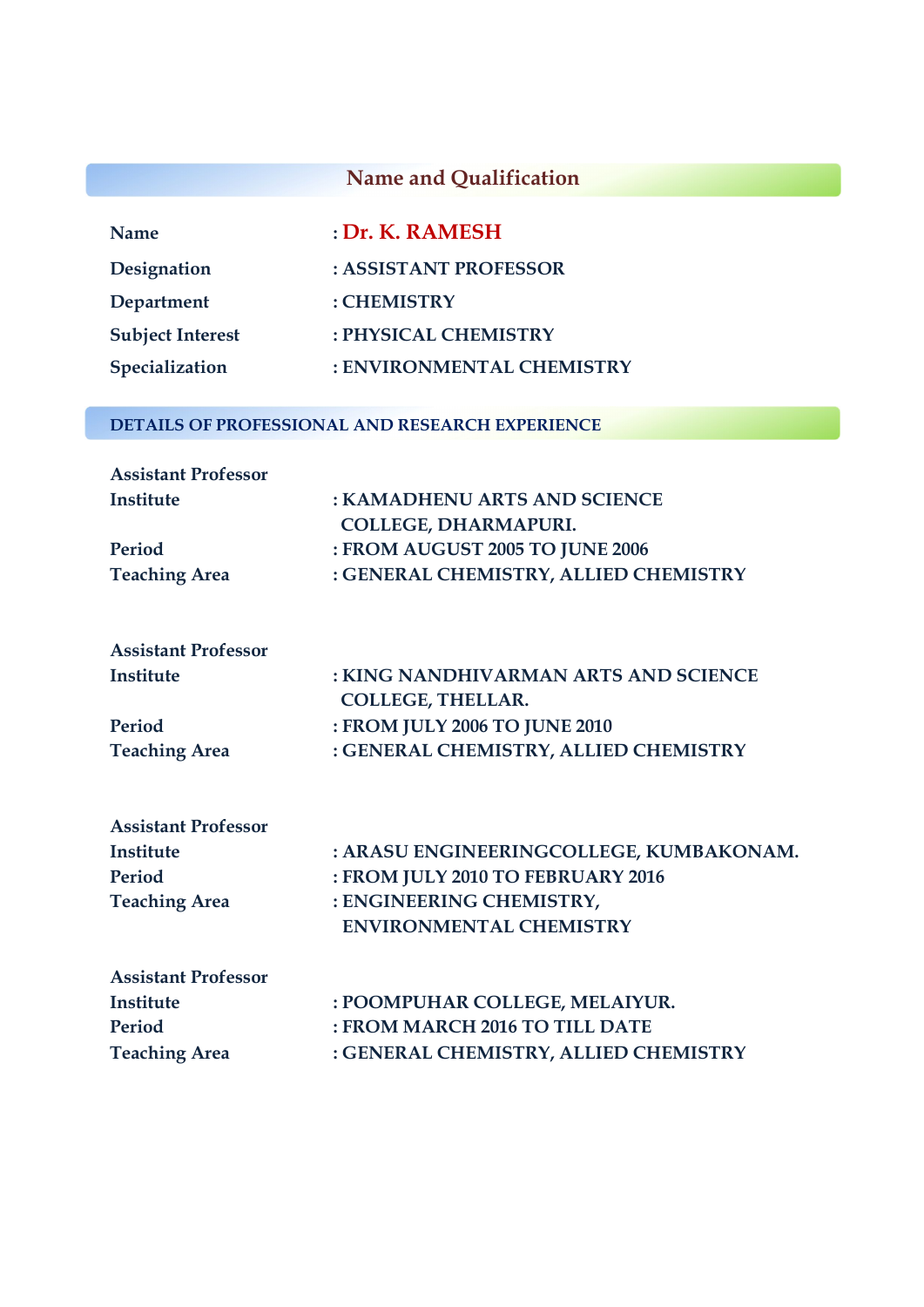#### **ACADEMIC PROFILE**

| Ph.D.,                       |                                                                                                                                                                                                                                   |
|------------------------------|-----------------------------------------------------------------------------------------------------------------------------------------------------------------------------------------------------------------------------------|
| University                   | : BHARATHIDASAN UNIVERSITY                                                                                                                                                                                                        |
| Date and Place               | : OCTOBER 2015, A.V.V.M SRI PUSHPAM COLLEGE,<br>POONDI.                                                                                                                                                                           |
| <b>Research Supervisor</b>   | : Dr. V. NANDHAKUMAR                                                                                                                                                                                                              |
| <b>Title of Thesis</b>       | : STUDIES ON THE REMOVAL OF FEW DYES AND<br>METAL IONS FROM AQUEOUS SOLUTION USING<br><b>ASSISTED</b><br><b>ZINC</b><br><b>MICROWAVE</b><br><b>CHLORIDE</b><br><b>ACTIVATED CARBON PREPARD FROM DELONIX</b><br><b>REGIA PODS.</b> |
| M.Phil.,                     |                                                                                                                                                                                                                                   |
| University                   | : BHARATHIDASAN UNIVERSITY                                                                                                                                                                                                        |
| <b>Main Subject</b>          | : CHEMISTRY                                                                                                                                                                                                                       |
| Year                         | $: 2006 - 2007$                                                                                                                                                                                                                   |
| <b>Marks</b>                 | $:82\%$                                                                                                                                                                                                                           |
| Supervisor                   | : Dr. S. SHANKAR                                                                                                                                                                                                                  |
| <b>Title of Dissertation</b> | : EXTRACTION OF NATURAL DYE FROM THESPISIA                                                                                                                                                                                        |
|                              | POPULEA FOR DYEING OF COTTON                                                                                                                                                                                                      |
| <b>PG</b>                    |                                                                                                                                                                                                                                   |
| University                   | : BHARATHIDASAN UNIVERSITY                                                                                                                                                                                                        |
| College                      | : A.V.V.M SRI PUSHPAM COLLEGE, POONDI.                                                                                                                                                                                            |
| <b>Main Subject</b>          | : CHEMISTRY                                                                                                                                                                                                                       |
| Year                         | $: 2003 - 2005$                                                                                                                                                                                                                   |
| <b>Marks</b>                 | $:67\%$                                                                                                                                                                                                                           |
| <b>UG</b>                    |                                                                                                                                                                                                                                   |
| University                   | : BHARATHIDASAN UNIVERSITY                                                                                                                                                                                                        |
| College                      | : GOVERNMENT COLLEGE, KUMBAKONAM.                                                                                                                                                                                                 |
| <b>Main Subject</b>          | : CHEMISTRY                                                                                                                                                                                                                       |
| Year                         | $: 2000 - 2003$                                                                                                                                                                                                                   |
| <b>Marks</b>                 | $:67\%$                                                                                                                                                                                                                           |
| H.Sc.,                       |                                                                                                                                                                                                                                   |
| <b>Board</b>                 | : STATE BOARD                                                                                                                                                                                                                     |
| <b>Main Subject</b>          | : COMPUTER SCIENCE GROUP                                                                                                                                                                                                          |
| Year                         | : 2000                                                                                                                                                                                                                            |
| <b>Marks</b>                 | $:61\%$                                                                                                                                                                                                                           |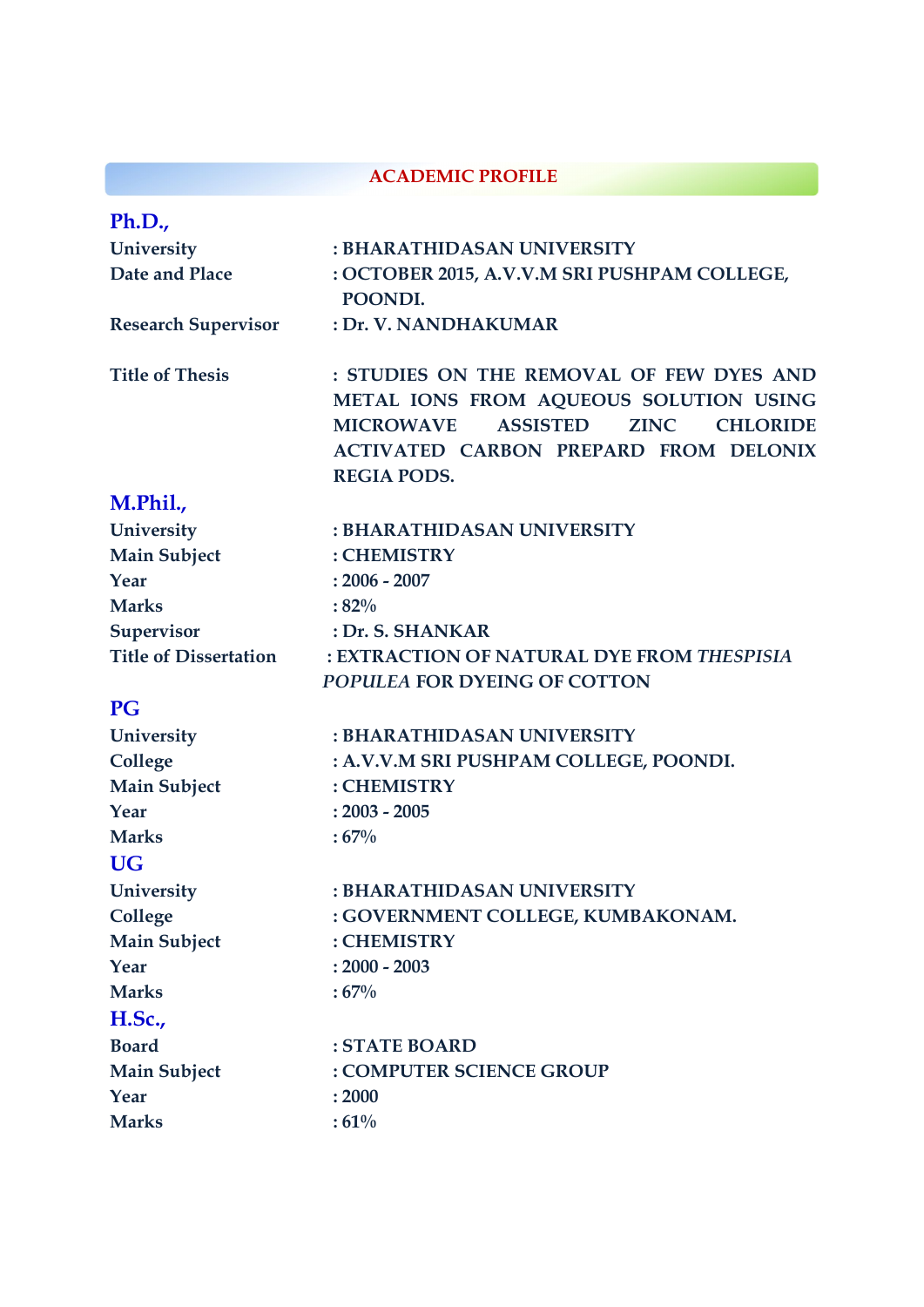## **S.S.L.C**

| <b>Board</b>        | $:$ STATE BOARD |
|---------------------|-----------------|
| <b>Main Subject</b> | : GENERAL       |
| Year                | :1998           |
| <b>Marks</b>        | $:75.2\%$       |

#### **RESEARCH GUIDANCE**

# **M.Phil., Number of M.Phil., Scholars : - Degree Awarded : 01 Ph.D., Number of PhD Scholars : 03 Degree Awarded : - Thesis Submitted : -**

#### **AWARDS AND DISTINCTION**

**Awards are received for the** *Outstanding Academic Performance* **in producing 100% and above 95% result in various papers of chemistry from previously worked institutions.**

**PUBLICATIONS - ARTICLES PUBLISHED IN JOURNALS**

**Synopsis Submitted : -**

## **International Journals: 18 Papers**

- **1.** Ramesh K, Rajappa A and Nandhakumar V., Adsorption of Turquoise Blue Dye from Aqueous Solution using Microwave Assisted Zinc Chloride Activated Carbon Prepared from *Delonix Regia* Pods, Z. Phys. Chem. 2017; 231(5): 1057–1076.
- 2. Ramesh K, Rajappa A and Nandhakumar V., "Kinetics of adsorption of Vinyl Sulphone red dye from aqueous solution onto commercial activated carbon, Int.J.Curr.Res.Chem.Pharma.Sci, Vol.1(1), March (2014). 28-36
- 3. Ramesh K, Rajappa A and Nandhakumar V., IR, XRD and SEM studies on the adsorption of Methylene Blue dye onto microwave assisted ZnCl2 activated carbon prepared from Delonix regia pods, Int.J.Curr.Res.Chem.Pharma.Sci, Vol.1 (4), June (2014), 15-19.
- 4. Ramesh K, Rajappa A and Nandhakumar V., Adsorption of Hexavalent Chromium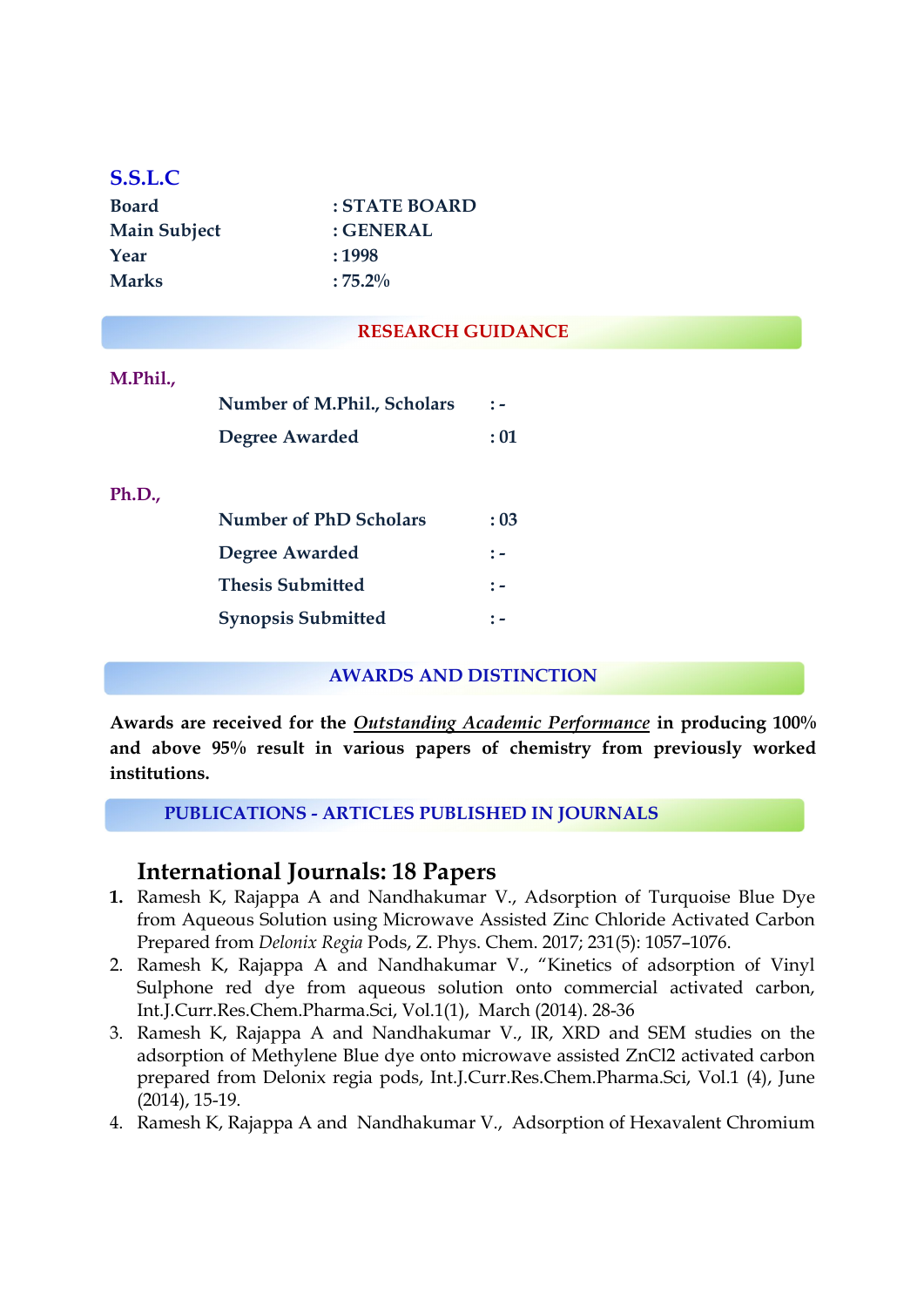onto Microwave Assisted Zinc Chloride Activated Carbon Prepared from Delonix regia Pods, Int. J. Res. Chem. Environ, Vol. 4 (3), July (2014), 1-9.

- 5. Ramesh K, Rajappa A and Nandhakumar V., Adsorption of Methylene Blue onto Microwave Assisted Zinc Chloride Activated Carbon Prepared from Delonix regia Pods - Isotherm and Thermodynamic Studies, Research Journal of Chemical Sciences. Vol. 4(7), , July (2014), 36-42
- 6. Ramesh. K, Rajappa. A and Nandhakumar. V., Kinetics of Adsorption of Methylene Blue onto Microwave Assisted Zinc Chloride Activated Carbon Prepared from Delonix regia pods, IJCPS, Vol.2(8), Aug (2014), 878-885.
- 7. A.Rajappa, K. Ramesh, B.Amutha, V.Nandhakumar and HemaRamesh "Kinetics of Adsorption of Congo Red onto Multi Walled Nano Carbon" Inter. Jou. Cur. Res. Chem and Pharm Sciences .Vol 1 Issue (1)., March-2014, 18-23
- 8. A.Rajappa, K. Ramesh, V.Nandhakumar and HemaRamesh "Equilibrium and Isotherm Studies of Congo Red Adsorption onto Commercial Activated Carbon" Inter. Jou. Cur. Res. Chem and Pharm Sciences .Vol 1 Issue (3). May-2014, 43-48.
- 9. A.Rajappa, K. Ramesh, V.Nandhakumar and HemaRamesh " Kinetics of Adsorption of Congo Red dye onto Commercial Activated Carbon from Aqueous Solution" International Journal of Environmental Nano Technology. Vol 3 Issue (2), June-2014 , 43-49.
- 10. A.Rajappa, K.Ramesh, V.Nandhakumar, "Removal of Congo Red Dye from Aqueous Solution Using ZnCl2 Activated Carbon Prepared from Delonix Regia Pods (Flame Tree) Inter. Jour. Chem. Pharm. and Sciences. Vol 2 Issue (7). July-2014 , 961-971.
- 11. A.Rajappa, K.Ramesh, V.Nandhakumar, "Thermodynamics and instrumental analysis of Congo red dye Adsorption onto Commercial Activated carbon" Inter, Jou, Chem and Pharm, Sciences. Vol.2(8) , August-2014, 878-883.
- 12. A.Rajappa, K.Ramesh, V.Nandhakumar, M.Pugazhenthi and S.Sivajiganesan "Thermodynamics and instrumental analysis of Bismarck Brown R dye onto Activated carbon prepared from Delonix Regia pods shell (flame tree)". Asain Journal Chem Pharma Research , , Vol.2(2), August-2014, 124-130.
- 13. A.Rajappa, K.Ramesh, V.Nandhakumar. Thermodynamics and instrumental analysis of Bismarck Brown - R dye onto Activated carbon prepared from Delonix Regia pods shell (flame tree)" Asian. Jour. Chem and Pharm. Research .Vol 2 Issue (2), september (2014), 145-151.
- 14. A.Rajappa, K.Ramesh, V.Nandhakumar. Adsorption of Bismarck Brown R Dye from Aqueous Solution onto Activated Carbon Prepared from Delonix Regia Pods shell (Flame Tree), Inter. Jour. Chem. Pharm. Sciences. Vol. 2(9), september (2014) 1127-1136.
- 15. V.Roopa, K. Ramesh , A.Rajappa and V. Nandhakumar, "Equilibrium and isotherm studies on the adsorption of rhodamine B onto activated carbon prepared from the barks of Erythrina indica" Int.J.Curr.Res.Chem.Pharma.Sci.1(2): (2014) , 23-29.
- 16. B.Amudha, K. Ramesh, A. Rajappa, V.Roopa, A.Rajathi and V. Nandhakumar, "Kinetics of adsorption of Methylene Blue onto activated carbon prepared from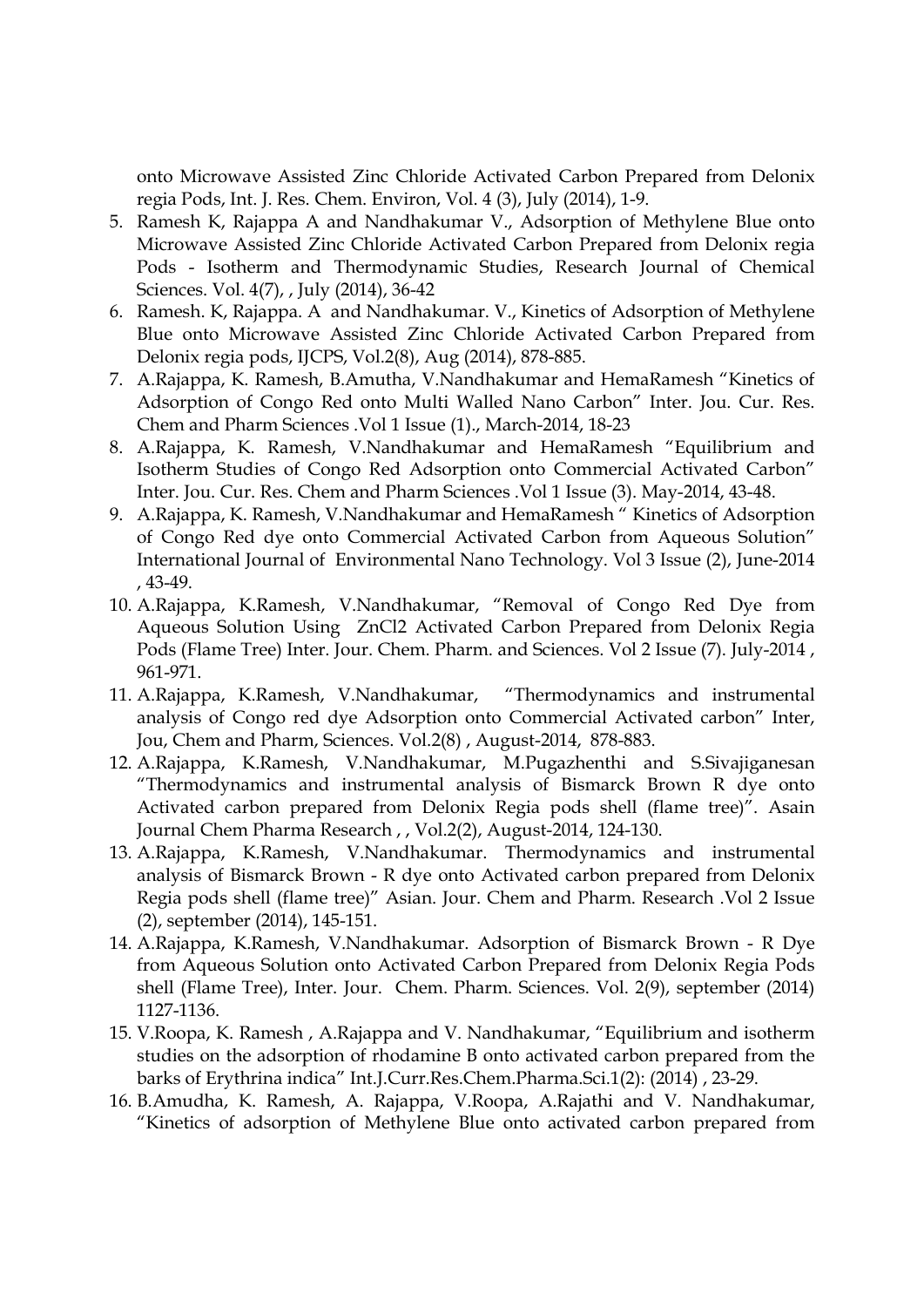Adina Cardifolia Hook" Int.J.Curr.Res.Chem.Pharma.Sci.1 Vol.5 (2014), ):01-06.

- 17. V.Roopa, K Ramesh, A Rajappa and V Nandhakumar " Kinetics studies of adsorption adsorption of Rhodamine B dye onto activated carbon prepared from the barks of Erythrina indica" Asian Journal of Physics Vol. 23, No 6 (2014), 1063-1068.
- 18. V. Nandhakumar, B. Amudha, V. Roopa, M. Pugazhenthi and K. Ramesh "Adsorption dynamics of Manganese (II) ion onto activated carbon prepared from the wood of Adina cordifolia hook" Int. J. Curr.Res.Chem.Pharma.Sci. 2(4): (2015):68–73.

#### **POSTERS AND PAPERS PRESENTED IN NATIONAL AND INTERNATIONAL LEVEL**

| S. No. | Year | Title of the paper                                                                                                                                     | Name of the conference                                                                          | Venue                                                         |
|--------|------|--------------------------------------------------------------------------------------------------------------------------------------------------------|-------------------------------------------------------------------------------------------------|---------------------------------------------------------------|
| 1.     | 2012 | Kinetics of adsorption of<br>Methylene blue dye onto<br>activated carbon                                                                               | State<br>level<br>seminar<br><sub>on</sub><br>Recent trends in Chemistry<br>and Bio - chemistry | A.V.V.M Sri<br>Pushpam College,<br>Poondi.                    |
| 2.     | 2014 | of<br>Kinetics<br>studies<br>adsorption adsorption<br>of<br>Rhodamine B dye onto<br>activated carbon prepared<br>from the barks of Erythrina<br>indica | National Seminar on recent<br><b>Trends in Smart Materials</b>                                  | Kings College of<br>Engineering,<br>Punalkulam.<br>Thanjavur. |
| 3      | 2014 | of<br>Kinetics<br>studies<br>of<br>adsorption adsorption<br>Rhodamine B dye onto<br>activated carbon prepared<br>from the barks of Erythrina<br>indica | National Seminar on recent<br><b>Trends in Smart Materials</b>                                  | Kings College of<br>Engineering,<br>Punalkulam.<br>Thanjavur. |

**CITATION INDICES DETAILS** 

| <b>Publications</b>             | :18  |
|---------------------------------|------|
| In Journals                     | :18  |
| In Conferences                  | : 03 |
| <b>Citations</b>                | :36  |
| h-index                         | :04  |
| i10-index                       | : 01 |
| <b>Cumulative Impact factor</b> |      |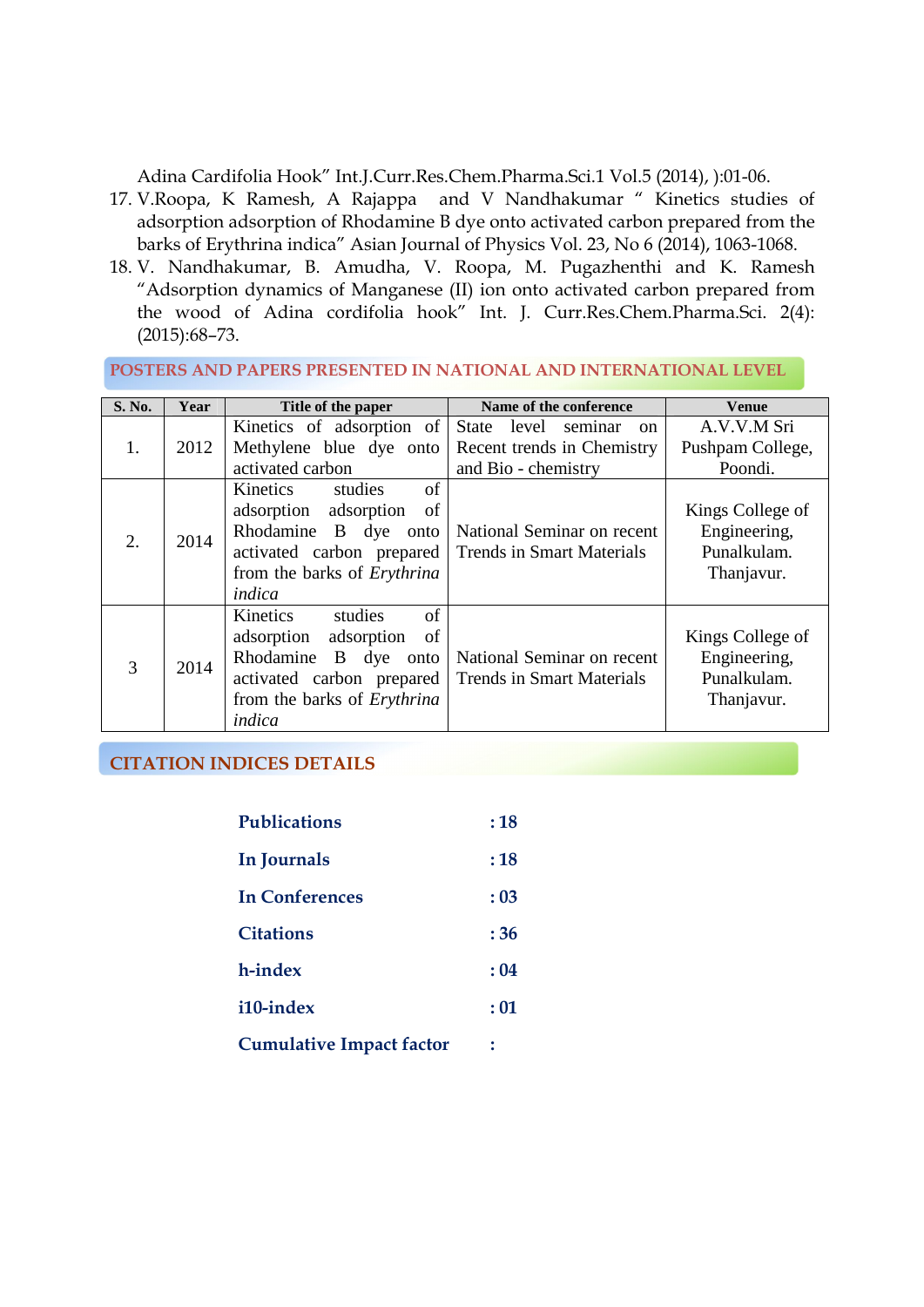

#### **TRAINING PROGRAMME**

## **Orientation Course (UGC Sponsored)**

- **Place : BHARATHIDASAN UNIVERSITY**
- **Duration : 23/08/2017 – 19/09/2017 (28 DAYS)**

## **Refresher Course in Environmental science (UGC Sponsored)**

**Place :** 

**Duration :** 

#### **Refresher Course in Chemistry (UGC Sponsored)**

**Place :** 

**Duration :** 

#### **TEACHING EXPERIENCE FROM 1993 TO TILL DATE**

| <b>Total Teaching Experience</b> | : 13.5 YEARS   |
|----------------------------------|----------------|
| <b>Under Graduate</b>            | : $13.5$ YEARS |
| <b>Post Graduate</b>             | $:2$ YEARS     |